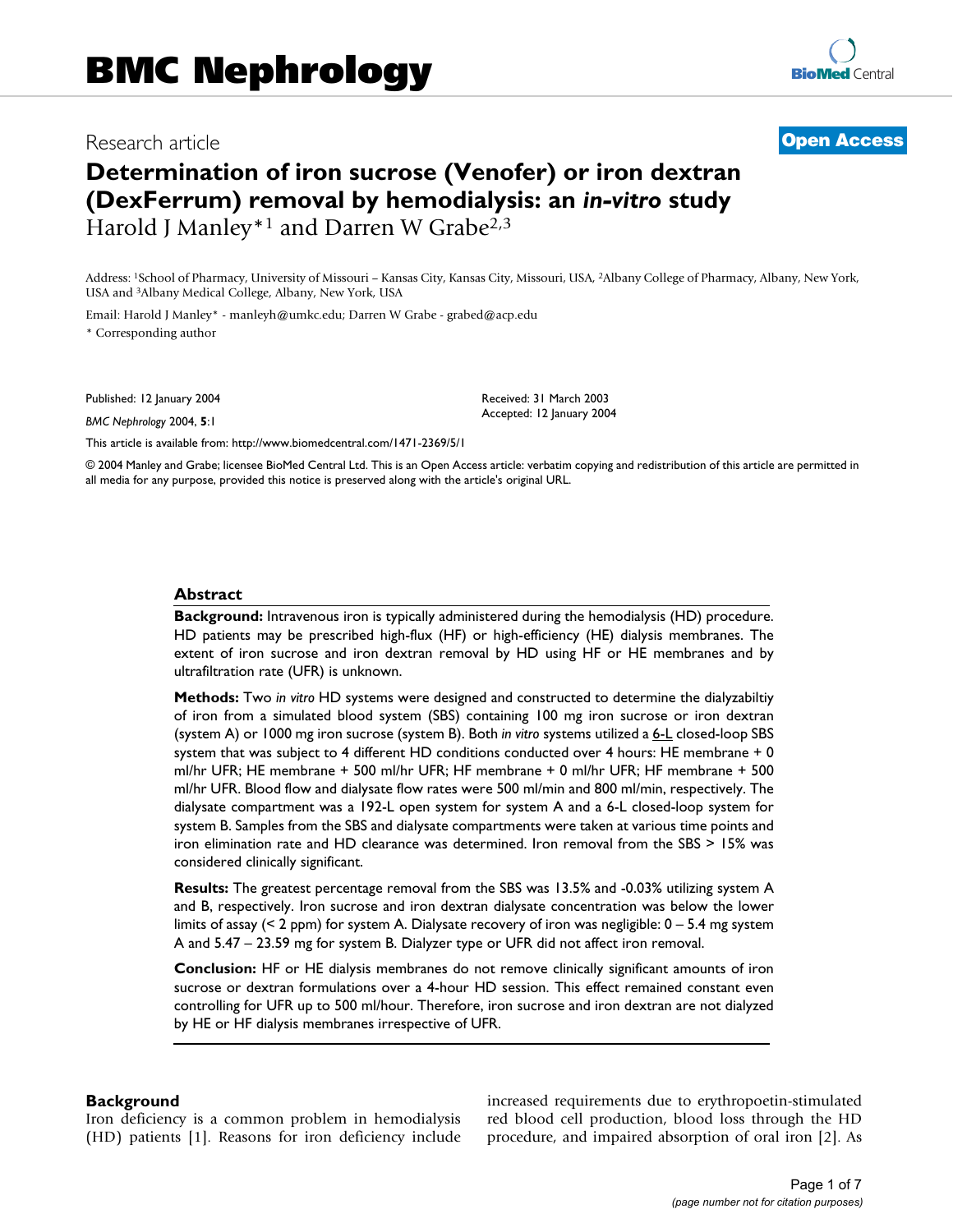such, many patients require supplementation with intravenous (IV) iron to maintain transferrin saturations > 20% and ferritin concentrations > 100 ng/mL [1].

Iron dextran (InFed®, Watson Pharmaceuticals; DexFerrum®, American Regent, Inc.) was the first IV iron preparation used in HD patients. However, concerns over iron dextran side effects, specifically anaphylactic and anaphylactoid reactions [3], lead to development of other safer IV iron preparations. One such IV iron preparation available for use in HD patients is iron sucrose (Venofer®, American Regent Laboratories, Inc.).

It is recommended that iron sucrose be given by slow injection or infusion during the HD session to patients that require supplemental IV iron [4]. Previous reports have shown that very little iron dextran (InFed®, Watson Pharmaceuticals, molecular weight 90,000 daltons [5]) is removed via HD [6-8]. However it is unknown to what extent the HD procedure removes the other iron dextran product (DexFerrum®, American Regent, Inc., molecular weight 265,000 daltons [5]) or iron sucrose (Venofer®, American Regent, Inc., molecular weight 34,000 – 60,000 daltons [4]).

Iron sucrose, also known as iron saccharate, is a complex of polynuclear iron (III)-hydroxide in sucrose for intravenous use. Iron sucrose has a molecular weight of approximately 34,000 – 60,000 Daltons and a proposed structural formula: [Na2Fe5O8(OH)\*3(H2O)]n\*m(C12H22O11). The molecular weight of iron sucrose ranges 34,000 – 60,000 daltons as during the manufacturing process, the number of sucrose molecules bound to iron varies [4].

Given the differences between iron dextran products and iron sucrose regarding molecular weight and pharmacokinetic profile [9], one cannot assume that the HD clearances will be the same.

HD patients may be prescribed high-flux (HF) or highefficiency (HE) dialysis membranes. HF and HE dialysis membranes have very different solute clearance capabilities. These membranes can remove molecular weight substances up to approximately 15,000 daltons[10]. Iron removal by HD may also be dependant upon convection (i.e., solute drag), which is controlled by the ultrafiltration rate (UFR) The extent of iron removal in HD patients using HF or HE membranes or varying UFR needs to be investigated.

Therefore, an in *vitro* HD study was conducted to determine whether HF or HE dialysis membranes, under various UFR, removed clinically important amounts of iron dextran or iron sucrose from a simulated blood system.

The null hypothesis was that newer HF or HE dialysis membranes removed iron in clinically significant amounts and that the removal was dependent of UFR.

# **Methods**

# *In-vitro hemodialysis system A*

A closed-loop fixed volume reservoir of 6-L normal saline solution (5750 ml reservoir + 250 ml tubing and dialysis membrane volume) was prepared for a simulated blood system (SBS). A 1000 ml graduated cylinder was used to measure out the normal saline. The normal saline had a pH = 5.0 and an osmolarity of 308 mOsmol/l. The SBS was maintained at 37°C and continuously mixed throughout the *in vitro* HD session. The blood flow rate (BFR) and dialysate flow rate (DFR) was maintained at 500 ml/min and 800 ml/min, respectively. To assess the contribution of convection to drug removal, UFR was set at 0 ml/hr for one-half of the HD sessions and at 500 ml/ hr for the other half of the HD sessions. A volumetric HD machine (model 2008H, Fresenius USA, Walnut Creek, CA) controlled all BFR, DFR, and UFR. Two dialysis membranes were tested: CA210 (Baxter) a HE dialyzer and F80A (Fresenius) a HF dialyzer. HD was conducted for 4 hours with UFR a 0 ml/hr and for 4 hours at 500 ml/hr. The dialysate solution ran counter current to SBS within the dialysis membrane. The dialysate temperature was maintained at 37°C. Each HD procedure was conducted in duplicate.

# *In-vitro hemodialysis system B*

Similar to system A, a closed-loop fixed volume reservoir of 6-L normal saline solution (5750 ml reservoir + 250 ml tubing and dialysis membrane volume) was prepared for a SBS. A 1000 ml graduated cylinder was used to measure out the normal saline. The normal saline had a pH = 5.0 and an osmolarity of 308 mOsmol/l. The SBS was maintained at 37°C and continuously mixed throughout the *in vitro* HD session.

The dialysate compartment was also a closed-loop 6-L compartment. A 1000 mL graduated cylinder was used to measure out the dialysate. The dialysate compartment consisted of a holding tank and a pressure chamber. A Shur-Flo® pump (model 4UN54) was used to pump dialysate from the holding tank to the pressure chamber. The pressure chamber was pressurized to at least 20 psi to provide sufficient fluid pressure for the dialysis machine. This dialysate pressure was necessary for the dialysis machine to operate and control the dialysate flow rate at 800 ml/ min. Spent dialysate from the hemodialysis machine was collected in the dialysate holding tank. The holding tank dialysate compartment construction allowed for sampling to occur through the top of the holding tank.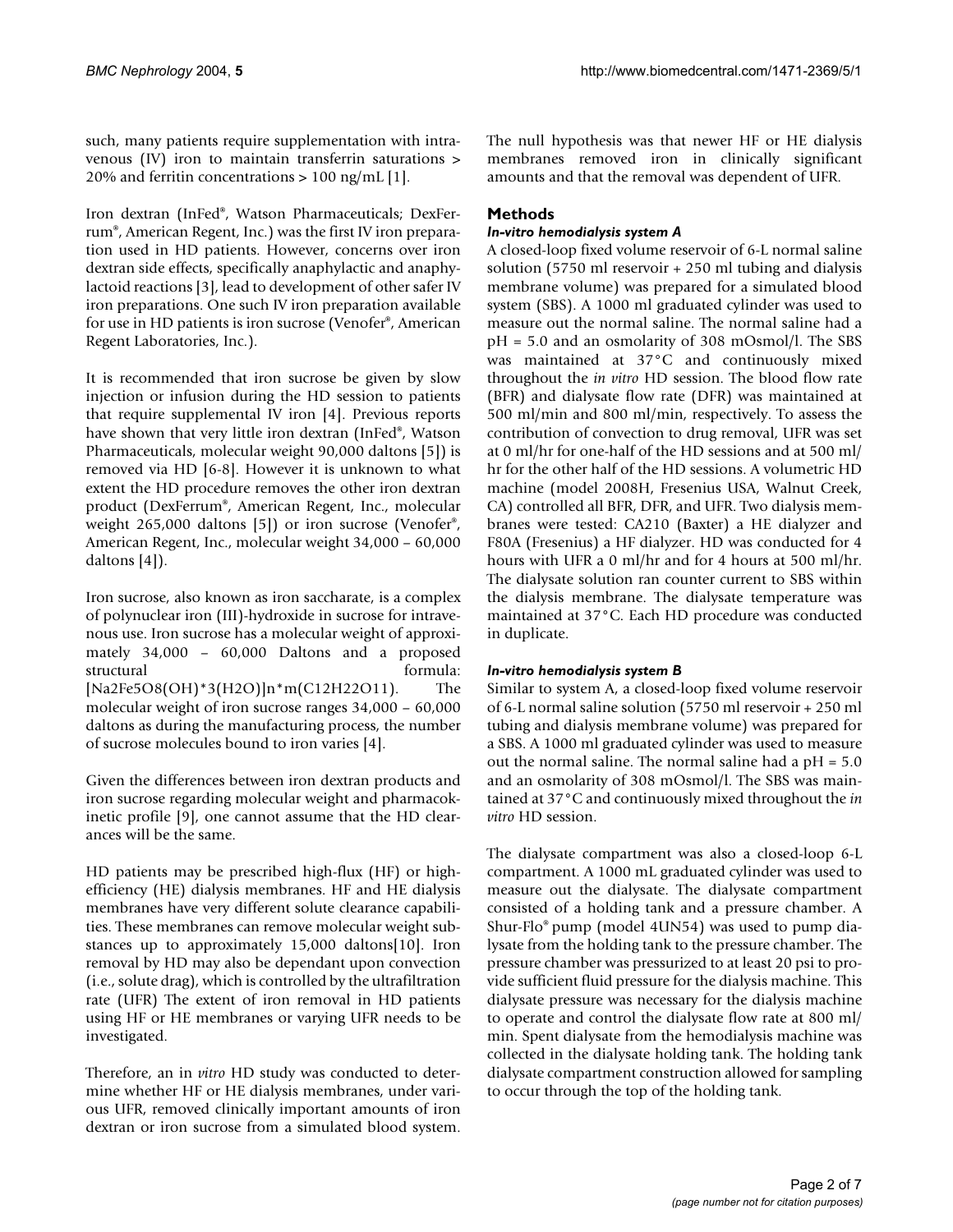The SBS and dialysate compartment was maintained at 37°C and continuously mixed throughout the *in vitro* HD session. The BFR and DFR was maintained at 500 ml/min and 800 ml/min, respectively.

# *Sample preparation and collection*

For the *in vitro* system A study, iron sucrose 100 mg (5 ml of 20 mg/ml solution) or iron dextran 100 mg (2 ml of 50 mg/ml solution) was injected into the SBS. Samples (5 ml) were collected from SBS at 0, 15, 30, 60, 120,180, and 240 min. Collected samples were stored at 25°C until analysis.

Dialysate was sampled (5 ml) at 0, 60, 120, 180, and 240 min. All dialysate during the simulated HD session was collected pooled, volume measured, and then sampled (5 ml) for iron sucrose or iron dextran concentration. The dialysate sample was stored at 25°C until analysis.

For the *in vitro* system B study, iron sucrose 1000 mg (50 cc of 20 mg/ml solution) was injected into the SBS. Samples (15 ml) were collected from SBS and dialysate compartment at 0, 15, 30, 60, 120,180, and 240 min. Collected samples were stored at 25°C until analysis. All dialysate during the simulated HD session was collected pooled, volume measured, and then sampled (15 ml) for iron sucrose. The dialysate samples were stored at 25°C until analysis.

The iron sucrose sample preparation and data analysis occurred at a Dialysis Clinic, Inc dialysis unit in Kansas City, MO. The iron dextran sample preparation and data analysis occurred at a Renal Research Institute dialysis unit in Albany, NY. Both centers utilized bicarbonate based dialysate solutions.

# *Control for potential iron contamination*

Disposable supplies (e.g., plastics) were utilized whenever possible and the use of glassware was not permitted to minimize iron loss. Additionally, to control for potential iron contamination within the HD procedure, an additional HD session was conducted without iron sucrose or iron dextran injected into the reservoir [SBS]. Dialysate and SBS samples were then collected at same time points as described previously. Any detectable iron found in the SBS or dialysate compartments (native iron) was then subtracted from measured iron concentration from the iron-containing HD sessions.

# *Samples analysis*

The determination of iron concentration in study samples was performed using atomic absorption spectrophotometry. A Perkin-Elmer AAnalyst 300 was set up and operated as per previously described methods.[11] The instrument is equipped with a Perkin-Elmer Lumina™ Fe hollow cathode lamp, with an emission line of 248.3 nm and an air acetylene flame. A stock standard solution of ferrous ammonium sulfate in calcium chloride was used to run a 5-point standard calibration curve, ranging from 2.0 to 10.0 ppm of iron. This method has been validated for ruggedness, method and system precision, giving an overall testing variation of approximately 2%.

# *In vitro system A*

Prior to analysis samples were prepared by pipetting 2.0 mL of sample into a 10.0 mL volumetric flask using a "to contain" pipette. Pipettes were then rinsed with a calcium chloride solution and 0.5 mL of HCl was added to the volumetric flask. Sufficient amount of calcium chloride solution as then added to yield theoretical concentration of 3.33 µg/mL (100 mg/6000 mL × 2.0 mL/10.0 mL × 1000  $\mu$ g/mg).

# *In vitro system B*

Prior to analysis samples from the SBS compartment were prepared by pipetting 2.0 mL of sample into a 50 mL volumetric flask using a "to contain" pipette. Pipettes were then rinsed with a calcium chloride solution and 2.0 mL of HCl added to the volumetric flask. Sufficient amount of calcium chloride solution (q.s. to 50 mL) was added to yield theoretical concentration of 6.664 µg/mL (1000 mg/ 6000 mL  $\times$  2.0 mL/50 mL  $\times$  1000 µg/mL).

Analysis of samples from the dialysate compartment was prepared by pipetting 3.0 mL of sample into a 10 mL volumetric flask using a "to deliver" pipette and adding 0.5 mL of HCl to the volumetric flask. Sufficient amount of calcium chloride solution (q.s. to 10 mL) was added to yield theoretical detection limit of no less than 1.666 µg/ mL (i.e. 1% iron transfer)

SBS initial iron concentration (1000 mg/6000 mL = 166.6  $\mu$ g/mL).

166.6 μg/mL × 1% / 100 = 1.666 μg/mL

1.666 μg/mL × 3 mL/10 mL = 0.5 μg/mL

In the event that a dialysate sample's determined concentration falls outside of the system's calibration curve of 10 ppm (i.e., greater than 20% iron transfer), the sample's preparation was adjusted so that the final determined concentration would fall within the system's calibration range of 0 to 10 ppm elemental iron.

All sample analysis occurred at a central laboratory (American Regent, Inc. Shirley, NY). Each system was visually inspected for color change in either SBS or dialysate compartment.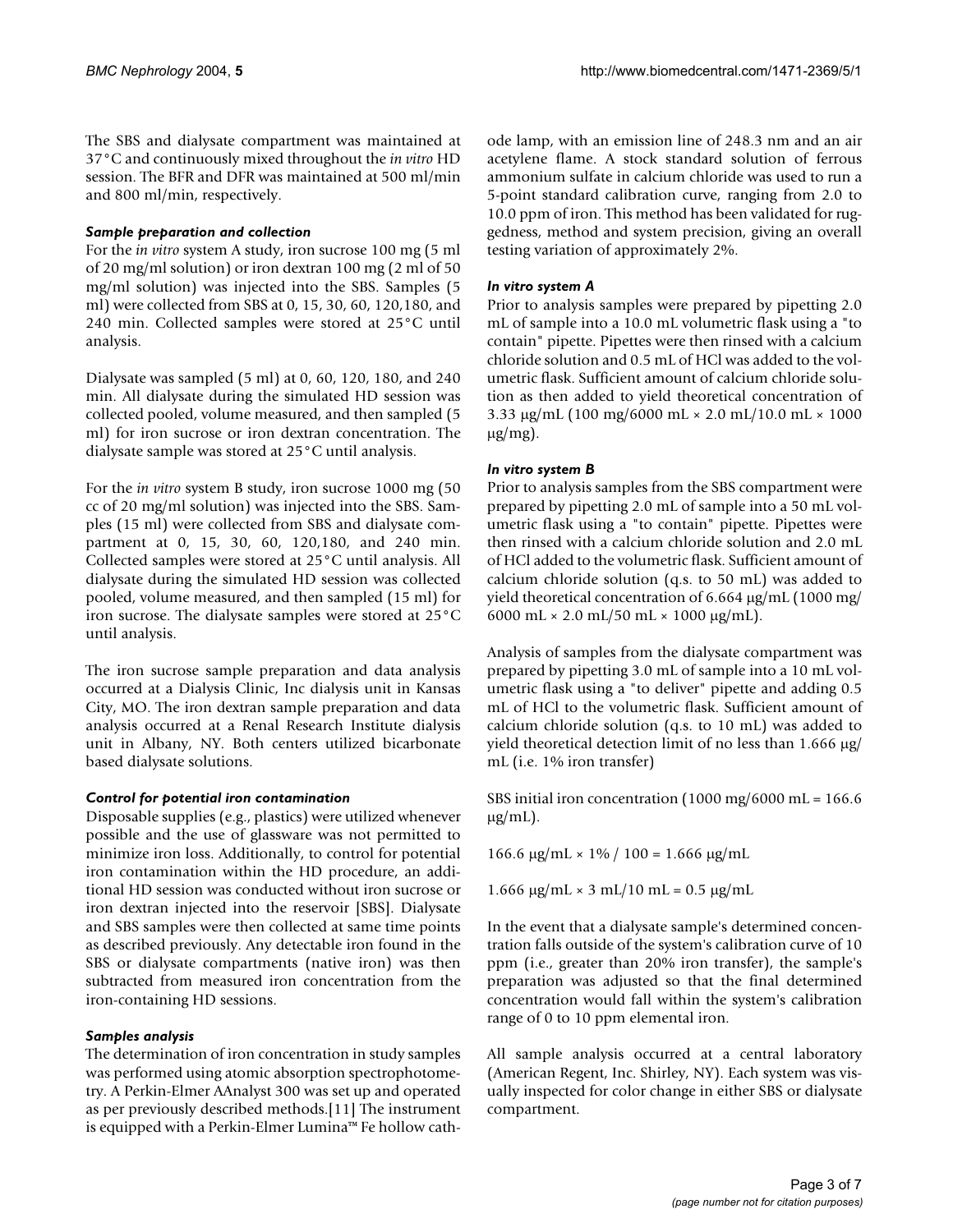# *Data analysis*

The mean  $\pm$  SD iron concentrations were calculated for each sample taken at each time point for iron sucrose or iron dextran. The percent change in iron concentration from beginning to end of HD session and absolute amount of iron eliminated was calculated. A mean loss of greater than 15% from the SBS of the initial concentration was considered as a clinically important loss of iron.

Iron sucrose and iron dextran concentration results were modeled using PK-Analyst® (MicroMath, version 1.0, Salt Lake City, UT) pharmacokinetic data analysis software. A monoexponential model was assumed and pharmacokinetic parameters were calculated using the following formulae:

1. Elimination rate constant for HD period  $(K_{hd})$  was calculated:

$$
K_{hd} = \frac{\ln(\text{preHD concentration / end of HD concentration})}{\text{time}_{hd}}
$$

A positive rate constant  $K_{hd}$  suggests accumulation of substance in the tank; whereas a negative rate constant  $K_{hd}$ suggests removal of substance from the tank.

2. The amount removed (A) by HD was calculated as the mean of:

A = (preHD conc - end of HD conc) \* Volume of distribution (Vd) and

A = total iron sucrose or iron dextran collected in dialysate

Vd = SBS volume + tubing volume + dialyzer volume

3. Clearance HD  $(Cl<sub>hd</sub>)$  = Slope of regression line  $\times$  Vd.

Clearance values that are positive relate to accumulation of substance from the system; negative clearance values represent removal of substance from the system.

# *Statistics*

Iron product pharmacokinetic parameters determined from samples obtained during HF and HE dialysis membranes were compared using two-sample t-test. Pharmacokinetic parameter values at 0 ml/hr and 500 ml/hr UFR were compared using a paired t-test. Finally pharmacokinetic parameters between iron sucrose and iron dextran compounds were compared using two-sample t-test. All ttests were two-tailed and a p-value < 0.05 was considered significant.

# **Results**

## *In vitro system A*

Instillation of iron sucrose or iron dextran into the SBS resulted in a light brown colored solution. The dialysate compartment consisted of a clear solution. During the entire study there was no visual evidence of color change in the SBS or dialysate compartments.

The mean  $\pm$  SD dialysate iron recovery values for iron sucrose from each HD session utilizing HF or HE dialyzers and 0 ml/min and 500 ml/min UFR test condition is reported in Table [1.](#page-3-0) At no time was any iron detected in the dialysate in the iron sucrose experiments, regardless of the dialysis membrane used. The amounts of iron measured in the dialysate compartment were below the limits of detection for the assay ( $\lt$  2 ppm). The mean  $\pm$  SD dialysate iron recovery for iron dextran from each HD session utilizing HF or HE dialyzers and 0 ml/min and 500 ml/ min UFR test condition is reported in Table [2.](#page-4-0) In contrast to iron sucrose, some iron  $(5.44 \pm 7.7 \text{ mg})$  from the iron dextran was found in the dialysate when using HE membranes at 0 UFR. However, under other dialysis conditions with HE or HF membranes, no iron was found.

<span id="page-3-0"></span>

| Table I: Iron sucrose removal by high-flux or high-efficiency hemodialysis membranes over 240 minutes. (System A) |  |  |
|-------------------------------------------------------------------------------------------------------------------|--|--|
|-------------------------------------------------------------------------------------------------------------------|--|--|

| <b>Study condition</b>    | Iron Sucrose (Venofer <sup>®</sup> )              |                                    |                                                           |                                                    |
|---------------------------|---------------------------------------------------|------------------------------------|-----------------------------------------------------------|----------------------------------------------------|
|                           | SBS % iron<br>concentration change<br>(mean ± SD) | $K_{hd}$ (hr-1)<br>$(mean \pm SD)$ | <b>Dialysate Iron Recovery</b><br>(mg)<br>$(mean \pm SD)$ | Clearance <sup>†</sup> (ml/min)<br>$(mean \pm SD)$ |
| $F80:0$ ml/hr UFR         | $13.55 + 1.56$                                    | $0.0006 + 0.0001$                  | $0.00 + 0.00$                                             | $3.62 + 0.45$                                      |
| $F80:0$ ml/hr UFR Re-run* | $6.99 + 8.55$                                     | $0.0003 \pm 0.0004$                | $0.00 \pm 0.00$                                           | 1.85 + 2.29                                        |
| F80: 500 ml/hr UFR        | $-16.03 \pm 8.57$                                 | $-0.0006 \pm 0.0003$               | $0.00 \pm 0.00$                                           | $-2.46 \pm 1.23$                                   |
| CA210: 0 ml/hr UFR        | $-6.20 \pm 1.78$                                  | $-0.0003 \pm 0.0001$               | $0.00 \pm 0.00$                                           | $-1.49 \pm 0.42$                                   |
| CA210: 500 ml/hr UFR      | $-14.79 \pm 31.51$                                | $-0.0003 \pm 0.0019$               | $0.00 \pm 0.00$                                           | $-6.87 \pm 7.74$                                   |

SBS = simulated blood solution; UFR = ultrafiltration rate;  $K_{hd}$  = hemodialysis elimination rate; % = percent; \* = The re-run study condition was an unique experiment that replicated all conditions present in the original F80: 0 ml/hr UFR experiment.  $\dagger$  = Clearance values that are positive relate to accumulation of substance from the system; negative clearance values represent removal of substance from the system.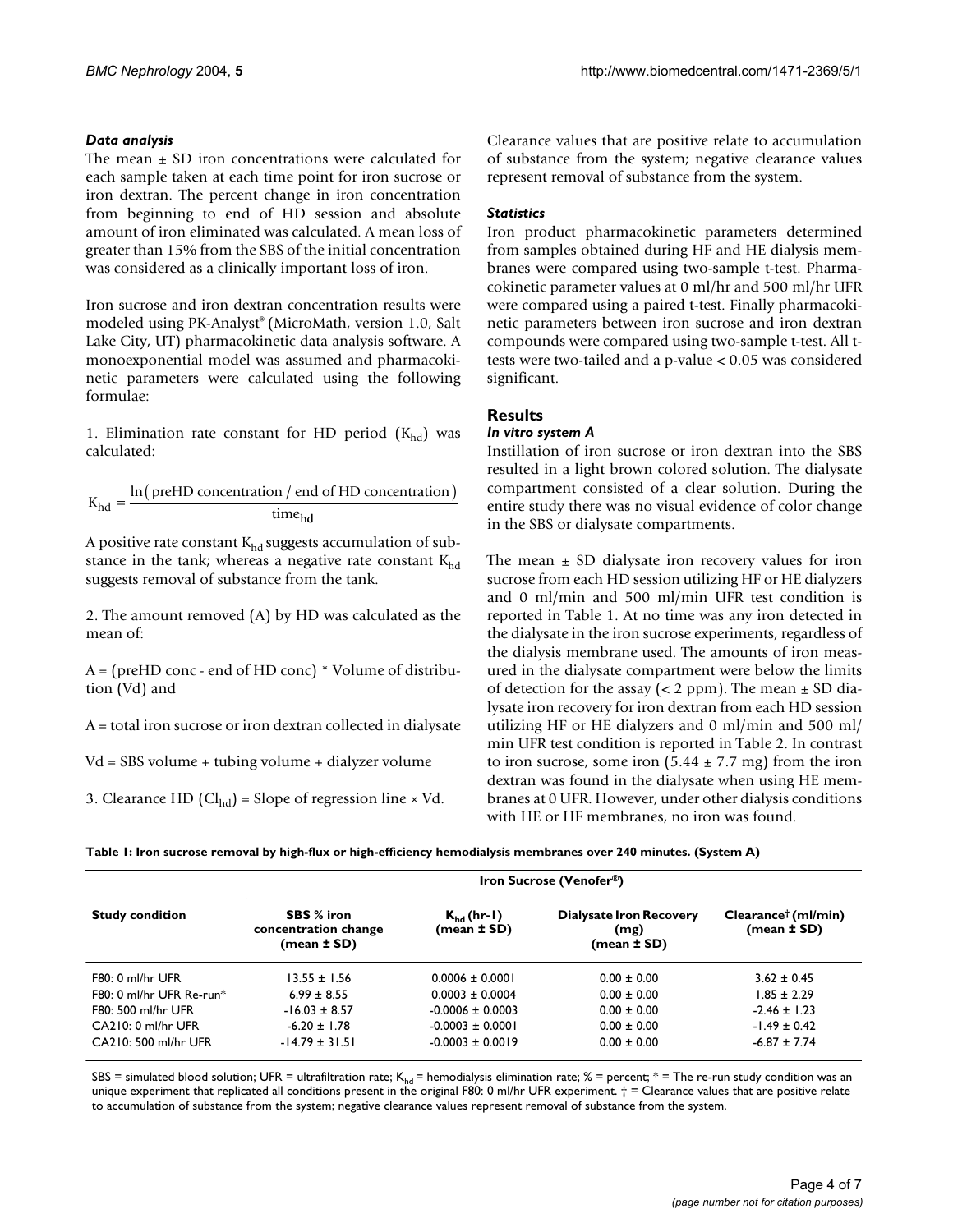| <b>Study condition</b> | Iron Dextran (DexFerrum <sup>®</sup> )            |                                    |                                                       |                                                   |
|------------------------|---------------------------------------------------|------------------------------------|-------------------------------------------------------|---------------------------------------------------|
|                        | SBS % iron<br>concentration change<br>(mean ± SD) | $K_{hd}$ (hr-1)<br>$(mean \pm SD)$ | <b>Dialysate Iron Recovery</b><br>(mg)<br>(mean ± SD) | $Clearance^{\dagger}$ (ml/min)<br>$(mean \pm SD)$ |
| F80: 0 ml/hr UFR       | $-9.69 \pm 3.31$                                  | $-0.0004 \pm 0.0001$               | $0.00 \pm 0.00$                                       | $-2.29 \pm 0.75$                                  |
| F80: 500 ml/hr UFR     | $-7.84 \pm 0.73$                                  | $-0.0003 \pm 0.0000$               | $0.00 \pm 0.00$                                       | $-1.26 \pm 0.11$                                  |
| CA210: 0 ml/hr UFR     | $-8.77 \pm 6.76$                                  | $-0.0003 \pm 0.0003$               | $5.44 \pm 7.70$                                       | $-2.06 \pm 1.54$                                  |
| CA210: 500 ml/hr UFR   | $-7.48 \pm 3.54$                                  | $-0.0003 \pm 0.0001$               | $0.00 \pm 0.00$                                       | $-1.20 \pm 0.55$                                  |

<span id="page-4-0"></span>**Table 2: Iron dextran removal by high-flux or high-efficiency hemodialysis membranes over 240 minutes. (System A)**

SBS = simulated blood solution; UFR = ultrafiltration rate;  $K_{bd}$  = hemodialysis elimination rate; % = percent;  $\dagger$  = Clearance values that are positive relate to accumulation of substance from the system; negative clearance values represent removal of substance

In general, no iron or insignificant levels in the case of iron dextran was lost from the SBS reservoir for either iron product. However in the experiment in which iron sucrose and HF membranes were run at 0 UFR, significant amount of iron (13.55%  $\pm$  1.56) were lost from the SBS reservoir at 240 minutes (Table [1](#page-3-0).). This finding contributed to greater elimination rate ( $p = 0.003$ ), clearance ( $p = 0.003$ ), and greater amount of iron removed ( $p = 0.005$ ) between the HF and the HE dialysis membranes. Since these results were very disparate to other HD conditions tested and since no other iron was recovered from the dialysate under these conditions, the entire experiment was re-run under the identical condition (HF membrane; 0 UFR; 500 mL/min BFR; 800 mL/min DFR; 4 hours). Results from the re-run test condition are provided in table [1](#page-3-0). During the re-run experiment, some iron  $(6.99\% \pm 8.55)$  was again lost from the SBS reservoir, but again no comparable increase in iron was found in the dialysate. Statistical analysis of the data including data from the re-run yielded non-significant comparisons between elimination rate (p  $= 0.24$ ), clearance ( $p = 0.24$ ), and greater amount of iron removed ( $p = 0.22$ ) between the HF and the HE dialysis membranes. In conclusion, no significant amount of iron was found in the dialysate regardless of dialysis membrane used or UFR. Furthermore, no significant loss of iron was observed in the SBS reservoir irrespective of iron product used or the test conditions.

#### *In vitro system B*

Instillation of 1000 mg iron sucrose into the SBS resulted in a dark brown (nearly black) colored solution. The dialysate compartment consisted of a clear solution. During the entire study there was no visual evidence of color change in the SBS compartment. The dialysate compartment became lightly yellowish in color by the end of 240 minutes.

The mean  $\pm$  SD percentage recovery from each HD session utilizing HF or HE dialyzers and 0 ml/min and 500 ml/

min UFR test condition are reported in Table [3.](#page-5-0) Iron sucrose SBS percent removal ranged from  $-3.13 \pm 0.06\%$ to  $-0.30 \pm 1.15$ %. Iron sucrose elimination rate from the SBS was less than  $0.0001$  hr<sup>1</sup> for all conditions. The dialysate recovery of iron sucrose ranged from  $2.79 \pm 1.89$  mg to  $23.59 \pm 3.96$  mg when 1000 mg was instilled in the SBS reservoir (i.e., 0.3 – 2.4% injected iron from SBS compartment). Within dialyzer type and between dialyzer types statistical analysis revealed non-significant comparisons between elimination rate, clearance, and percent removed by dialysis. These non-significant results remained while controlling for UFR.

# **Discussion**

Intravenous iron is frequently given to HD patients to treat or prevent iron deficiency anemia[1]. Clinicians may have concern over the dialyzability of iron sucrose or iron dextran administered at anytime point during the HD session. This is the first study to investigate the *in-vitro* dialyzability of iron sucrose (Venofer, American Regent, Inc.) or iron dextran (DexFerrum, American Regent, Inc.).

The appearance of iron sucrose or iron dextran in the dialysate compartment is the best determinate of the respected agent's dialyzability. The results of our study demonstrate that no iron sucrose was ever detected in the dialysate and a negligible amount of iron from the iron dextran (maximum 5.44% of administered dose) was recovered from the dialysate compartment only with the HE membranes at 0 ml/hr UFR. In all other conditions, no iron was detected in the dialysate for iron dextran. These effects remained constant even controlling for UFR up to 500 ml/hr. The HF and HE dialysis membranes do not remove clinically significant amounts of these iron formulations from the SBS compartment over a 240-minute HD session.

Our results are consistent to previous *in-vitro* and *in-vivo* reports [6-8]. In a 30-minute HD *in-vitro* study iron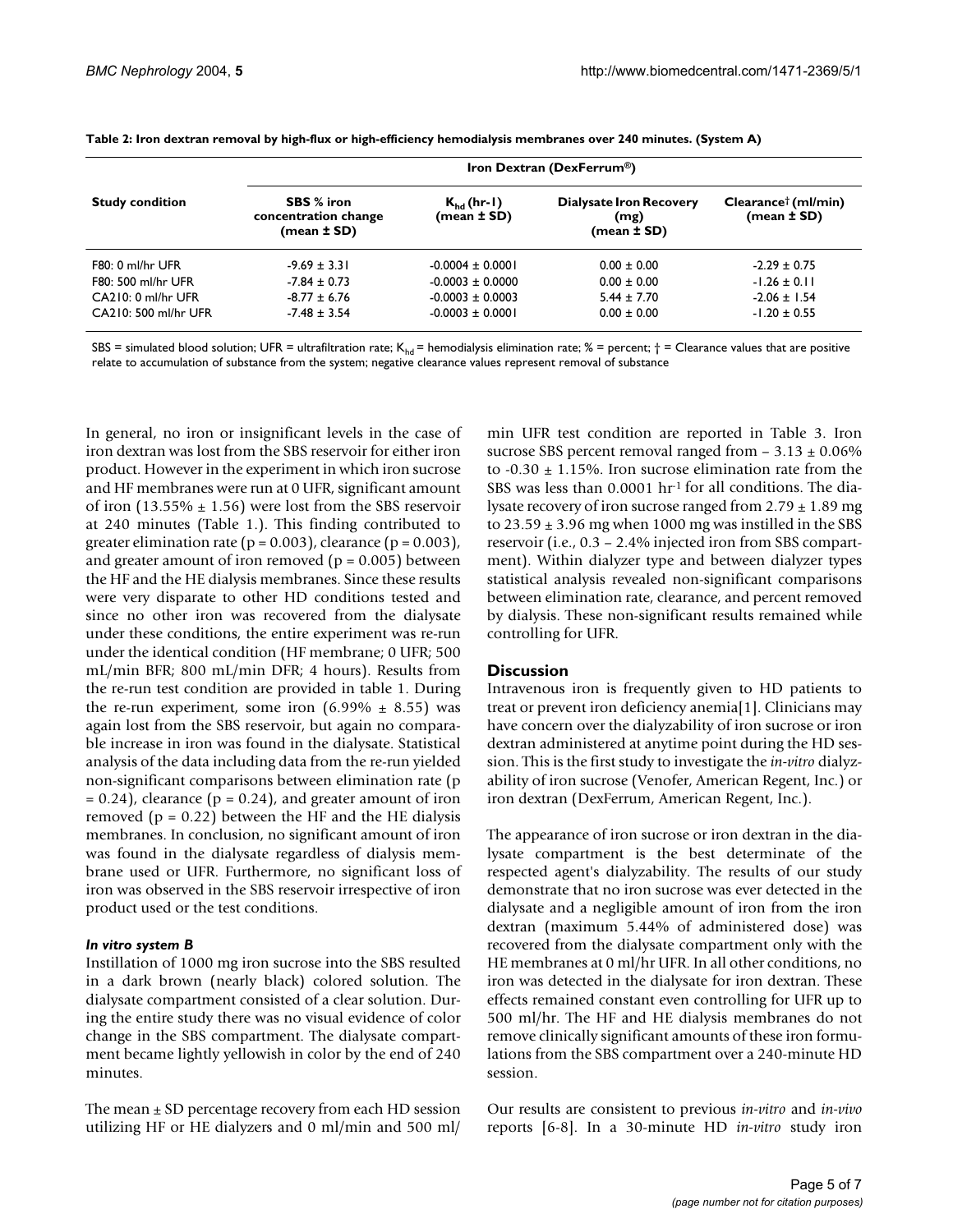| <b>Study condition</b> | <b>Iron Sucrose (Venofer®)</b>                        |                                |                                                       |                                                |
|------------------------|-------------------------------------------------------|--------------------------------|-------------------------------------------------------|------------------------------------------------|
|                        | SBS % iron<br>concentration change<br>$(mean \pm SD)$ | $K_{hd}$ (hr-1)<br>(mean ± SD) | <b>Dialysate Iron Recovery</b><br>(mg)<br>(mean ± SD) | Clearance <sup>†</sup> (ml/min)<br>(mean ± SD) |
| F80: 0 ml/hr UFR       | $-3.13 \pm 0.06$                                      | $-0.0001 \pm 0.0000$           | $13.82 \pm 13.34$                                     | $-0.76 \pm 0.01$                               |
| F80: 500 ml/hr UFR     | $-0.03 \pm 1.15$                                      | $0.0000 \pm 0.0000$            | $23.59 \pm 3.96$                                      | $0.05 \pm 0.19$                                |
| CA210: 0 ml/hr UFR     | $-1.41 \pm 3.77$                                      | $-0.0001 \pm 0.0002$           | $5.47 \pm 1.52$                                       | $-0.34 \pm 0.92$                               |
| CA210: 500 ml/hr UFR   | $-1.58 \pm 3.08$                                      | $-0.0003 \pm 0.0002$           | $2.79 \pm 1.89$                                       | $-1.08 \pm 0.93$                               |

<span id="page-5-0"></span>**Table 3: Iron sucrose removal in a closed-loop system by high-flux or high-efficiency hemodialysis membranes over 240 minutes. (System B)**

SBS = simulated blood solution; UFR = ultrafiltration rate;  $K_{hd}$  = hemodialysis elimination rate; % = percent;  $\dagger$  = Clearance values that are positive relate to accumulation of substance from the system; negative clearance values represent removal of substance

dextran removal was determined for HF and HE dialyzers [7]. The greatest amount of iron removed (8%) was observed with a F8 (Fresenius) HF dialyzer [7]. Other investigators utilizing a cuprophane coil dialyzer *in-vitro* system determined a 0.5% iron dextran removal over 240 minutes [6]. The only *in-vivo* dialyzability study utilized iron dextran and HE membranes (Terumo 165 cuprammonium dialyzer) [8]. The investigators determined a maximal 2% iron dextran removal over 160 minutes.

At no time point over the sample collection period additional iron was injected into the SBS or dialysate compartments. However, negative regression analyses (Khd) and clearance results reported in the tables suggest that there are increasing amounts of iron in the system (i.e., appearance of additional iron). These findings may be the result of error amplification through multiplication of measured iron concentration and volume of dialysate or SBS reservoir at various time points. Sources of potential error include human (sample preparation), device (1000 mL graduated cylinder) and the atomic absorption spectrophotometry assay. Nonetheless, these negative value results suggest that no iron sucrose or iron dextran was removed from the SBS.

The positive iron sucrose regression analyses  $(K_{hd})$  and clearance results (Table [1](#page-3-0)) obtained from the HF membrane 0 UFR HD session, support the decreasing amounts of iron in the SBS system (6.99%). However, no iron sucrose was found in the dialysate compartment. A potential reason for the drop in iron sucrose in the SBS compartment is iron sucrose adsorption to the dialysis membrane or tubing. This effect was not seen with the HE membrane nor was it observed under dialysis conditions with a positive UFR.

In order to determine whether the decreasing amounts of iron were due to either adsorption to the dialysis membrane or actual loss of iron to the dialysate compartment, the closed-loop studies were conducted (*in vitro* system B). In those studies between 0.3 and 2.4% (23.59 mg of 1000 mg dose) of iron sucrose was recovered in the dialysate compartment when using 1000 mg of iron sucrose (10 times the current recommended dose) in the SBS reservoir. Therefore, the majority of loss seen in the earlier experiments with HF membranes is not due to transfer of iron to the dialysate compartment; rather the loss is probably due to adsorption to the dialysis membranes.

A potential limitation to our *in-vitro* model is that we utilized normal saline instead of blood in our SBS. Use of an *in-vitro* model raises concerns over the ability to extrapolate the data to humans. In regards to the various intravenous iron formulations, iron appears to dissociate from sucrose rapidly allowing for more immediate systemic iron utilization. This is illustrated in a study which compared iron sucrose, iron dextran and iron gluconate [12]. In that study, serum iron, ferritin and transferrin saturation increased more rapidly and were significantly higher in those patients who received iron sucrose compared to the other iron products. The pharmacokinetic profile of iron sucrose in normal healthy adults suggests that the dissociation of iron from the iron sucrose complex allow for immediate and substantial iron availability. However, it is unknown whether HD would remove the iron more rapidly than it is utilized. Even if the iron in our *in-vitro* study was 100% dissociated from the iron sucrose complex, we recovered virtually no iron in the dialysate and the percent change in iron concentration from baseline was minimally lower with HE dialyzers under 0 ml/hr UFR. No loss of iron was detected under other test conditions with HE or HF membranes. Therefore, HD would not remove significant amounts or iron sucrose prior to it being utilized in the body.